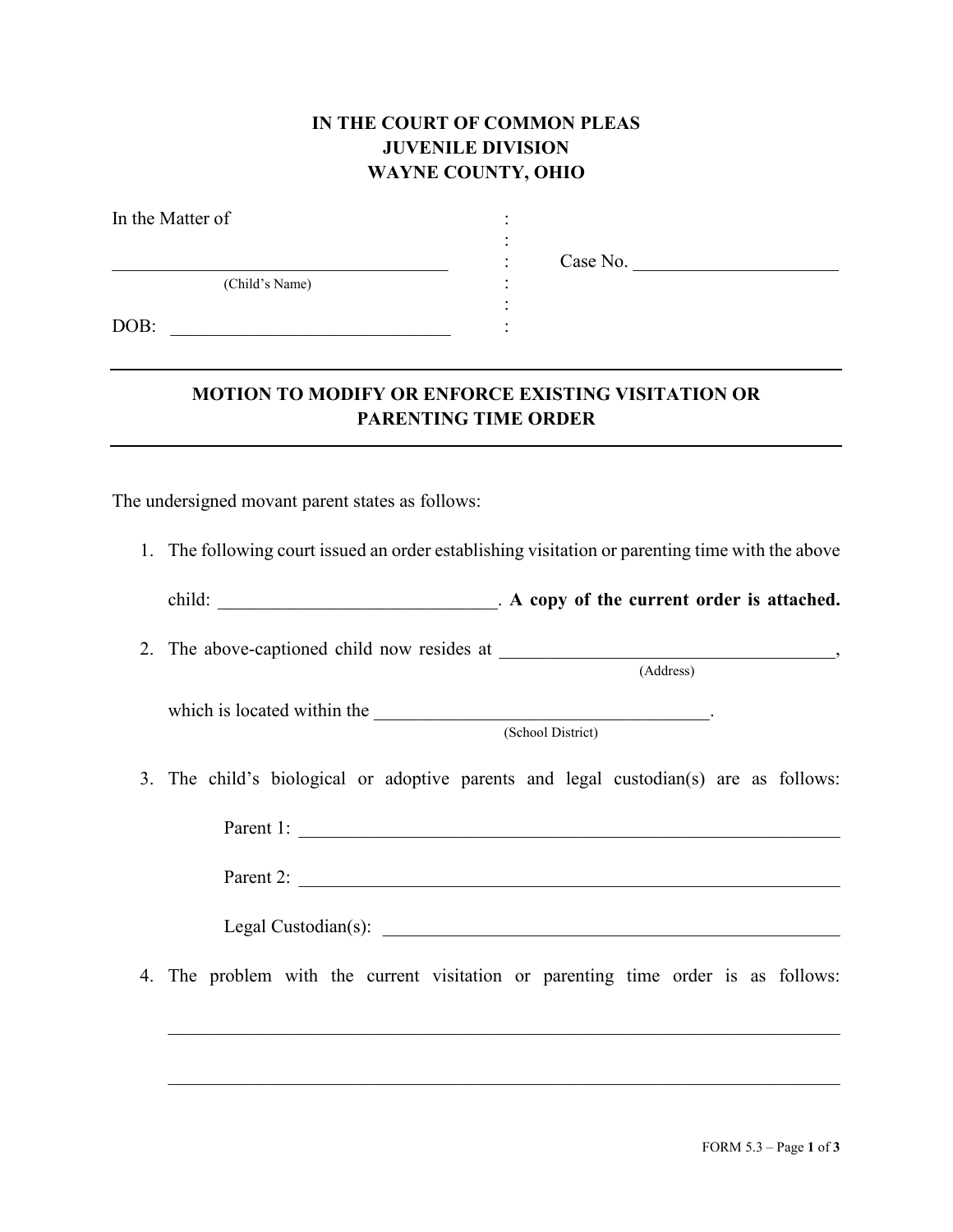- 5. I request that the Court order the following (*check all that apply*): Enforce the existing visitation or parenting time order. Order make-up time for missed visitation or parenting time. Modify the existing visitation or parenting time order. Other (*explanation required*): \_\_\_\_\_\_\_\_\_\_\_\_\_\_\_\_\_\_\_\_\_\_\_\_\_\_\_\_\_\_\_\_\_\_\_\_\_\_\_\_\_\_\_\_\_\_\_\_\_\_\_\_\_\_\_\_\_\_\_\_
- 6. It is in the child's best interest to modify and/or enforce the existing visitation or parenting time order.

By signing below, I represent the above information is truthful and complete to the best of my knowledge.

Signature of Movant

 $\mathcal{L}_\mathcal{L}$ 

 $\mathcal{L}_\mathcal{L}$ 

Address

\_\_\_\_\_\_\_\_\_\_\_\_\_\_\_\_\_\_\_\_\_\_\_\_\_\_\_\_\_\_\_\_\_\_\_\_\_\_\_\_\_\_\_\_\_\_\_\_\_\_\_\_\_\_\_\_\_\_\_\_

City/State

In County, Ohio, the above was sworn to and subscribed in my

presence this day of the second service  $\sim$ 

Notary Public